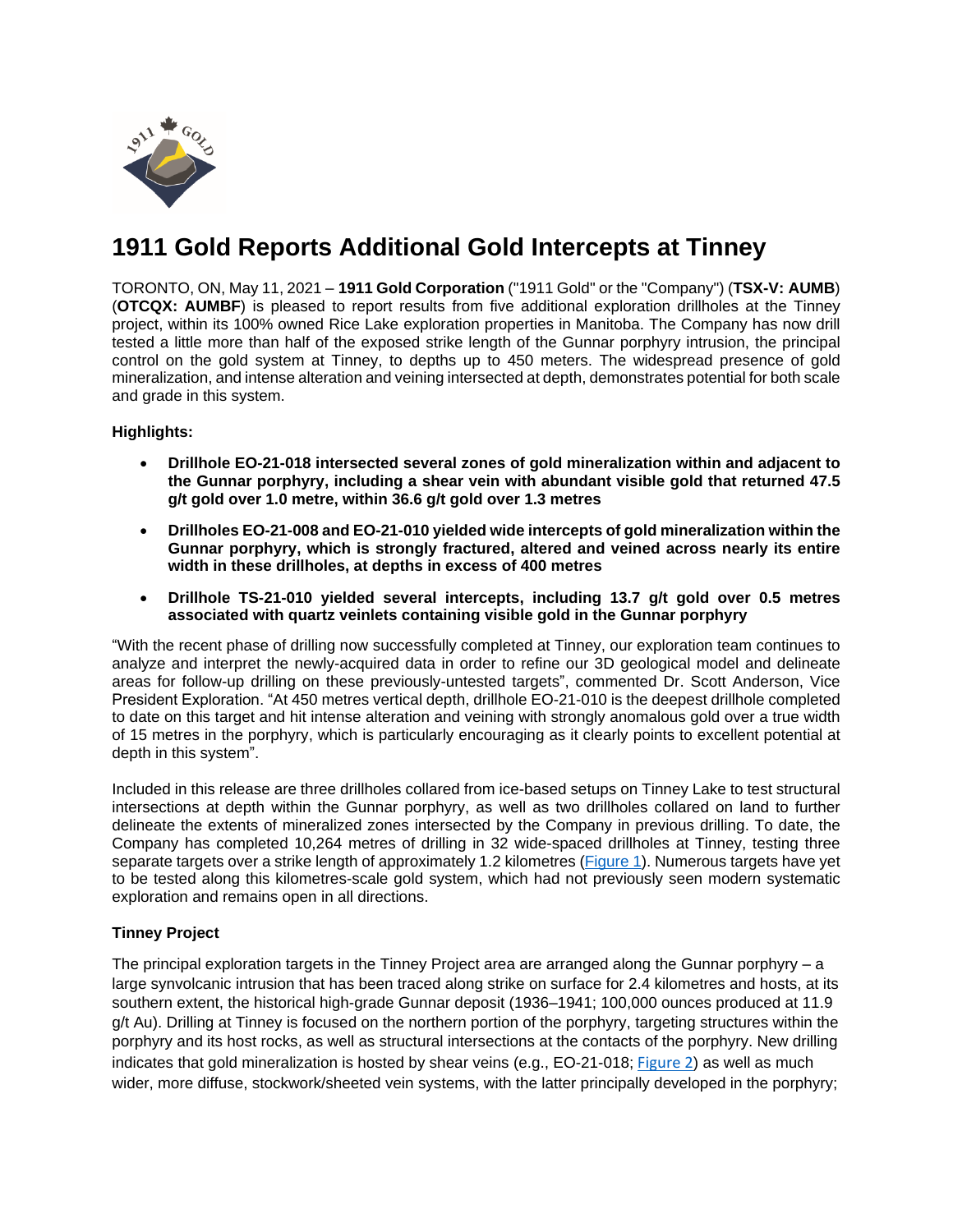both locally contain coarse visible gold. These styles of veining are comparable to the two main vein sets that formed major orebodies at the 3-million-ounce Rice Lake gold deposit at Bissett, Manitoba.

Pending the outcome of further refinements to the geological model, next steps are being planned to include infill drilling in select areas to tighten drillhole spacing and confirm continuity of gold mineralization and structure, as well as deeper drilling on various targets along the Gunnar porphyry.

| Project,            | Hole $ID^{(1)}$ | <b>Easting</b> | <b>Northing</b>  | Length | Az.    | Incl.  |      | From   | To     | Length $(2)$ | Gold <sup>(3)</sup> |
|---------------------|-----------------|----------------|------------------|--------|--------|--------|------|--------|--------|--------------|---------------------|
| <b>Target</b>       |                 |                | (NAD83, UTMZ15N) | (m)    | (deg.) | (deg.) |      | (m)    | (m)    | (m)          | (g/t)               |
| Tinney,             | EO-21-018       | 340538         | 5638959          | 281    | 200    | $-60$  |      | 119.25 | 119.85 | 0.60         | 0.92                |
| Edna-Otter          |                 |                |                  |        |        |        |      | 144.75 | 146.05 | 1.30         | 36.58               |
|                     |                 |                |                  |        |        |        | inc. | 144.75 | 145.75 | 1.00         | 47.50               |
|                     |                 |                |                  |        |        |        |      | 222.80 | 224.30 | 1.50         | 0.62                |
|                     |                 |                |                  |        |        |        |      | 229.00 | 232.35 | 3.35         | 0.21                |
|                     | EO-21-010       | 340812         | 5638830          | 458    | 227    | $-75$  |      | 351.00 | 361.15 | 10.15        | 0.22                |
|                     |                 |                |                  |        |        |        |      | 366.00 | 370.00 | 4.00         | 0.20                |
|                     |                 |                |                  |        |        |        |      | 438.00 | 438.90 | 0.90         | 0.53                |
|                     | EO-21-008       | 340819         | 5638786          | 401    | 235    | $-65$  |      | 241.35 | 246.70 | 5.35         | 0.45                |
|                     |                 |                |                  |        |        |        |      | 254.50 | 258.70 | 4.20         | 0.28                |
|                     |                 |                |                  |        |        |        |      | 265.15 | 266.85 | 1.70         | 1.96                |
|                     | EO-21-007       | 340818         | 5638786          | 256    | 230    | $-55$  |      |        |        |              | <b>NSV</b>          |
| Tinney,             | TS-21-010       | 341147         | 5638223          | 455    | 200    | $-60$  |      | 72.60  | 74.70  | 2.10         | 0.77                |
| <b>Tinney Shear</b> |                 |                |                  |        |        |        |      | 301.00 | 301.50 | 0.50         | 13.70               |
|                     |                 |                |                  |        |        |        |      | 304.70 | 305.20 | 0.50         | 3.43                |

**Table 1: Selected gold intercepts from drillholes at the Tinney project.**

 $<sup>(1)</sup>$  Numbering reflects order in which drillholes were planned, rather than sequence of drilling</sup>

(2) Represents drillcore length; true widths are presently unknown

 $(3)$  Intervals are weighted averages at minimum 0.2 g/t Au and 0.5 grade x width multiple; NSV, no significant values

## **QA-QC Protocols**

Sample handling, preparation and analysis are monitored through the implementation of formal chain-ofcustody procedures and quality assurance-quality control (QA-QC) programs designed to follow industry best practices. Drillcore is logged and sampled in a secure facility located in Bissett, Manitoba. Drillcore samples for gold assay are cut in half using a diamond saw and are submitted to Activation Laboratories Ltd. (Actlabs) in Ancastor, Ontario, for preparation by crushing to 80% passing 2.0 millimetres, riffle splitting to obtain 250-gram aliquots, and pulverizing to 95% passing 106 microns; the pulverizer bowl is cleaned with sand after each sample. Pulps are analyzed by a 30-gram fire assay and AAS finish. For assays above 5 g/t Au, a cut of the original pulp was re-assayed with a gravimetric finish. Samples with visible gold are analyzed by metallic screen assay, with the weighted average of gold for the entire sample reported, based on fire assays of the screen oversize and undersize fractions. In addition to Actlabs' in-house QA-QC protocols, 1911 Gold inserts certified standards, non-certified blanks and field duplicates into the sample stream at regular intervals, such that QA-QC accounts for 10% of the total samples submitted. Blanks are also inserted after heavily mineralized or visible-gold–bearing samples. Results are routinely evaluated for accuracy, precision and contamination.

## **Qualified Person Statement**

Technical information in this news release has been reviewed and approved by Dr. Scott Anderson, Ph.D., P.Geo., the Company's Vice President, Exploration, and Qualified Person as defined by Canadian National Instrument 43-101 – Standards of Disclosure for Mineral Projects.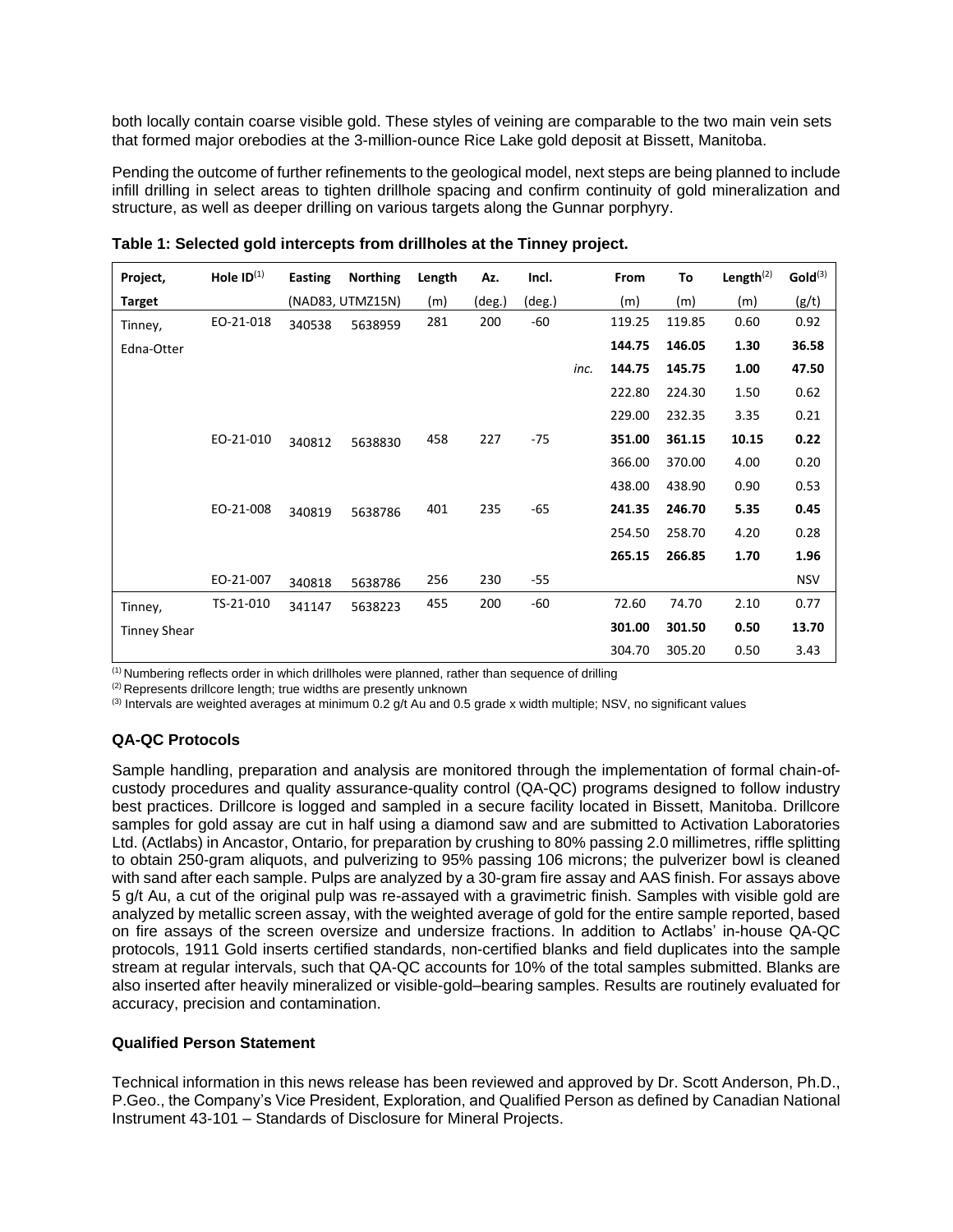#### **About 1911 Gold Corporation**

1911 Gold is a junior explorer that holds a highly prospective, consolidated land package totalling 55,500 hectares within and adjacent to the Archean Rice Lake greenstone belt in Manitoba, and also owns the True North mine and mill complex at Bissett, Manitoba, where it is reprocessing historic tailings on a seasonal basis. 1911 Gold believes its land package is a prime exploration opportunity, with potential to develop a mining district centred on the True North complex. The Company also owns the Tully and Denton-Keefer projects near Timmins, Ontario, and intends to focus on both organic growth opportunities and accretive acquisition opportunities in North America.

1911 Gold's True North complex and exploration land package are located within the traditional territory of the Hollow Water First Nation, signatory to Treaty No. 5 (1875-76). 1911 Gold looks forward to maintaining open, co-operative and respectful communication with the Hollow Water First Nation in order to build mutually beneficial working relationships.

ON BEHALF OF THE BOARD OF DIRECTORS

Ron Clayton President and CEO

#### **For further information, please contact:**

Shaun Heinrichs Chief Financial Officer (604) 674-1293 [sheinrichs@1911gold.com](mailto:sheinrichs@1911gold.com)

#### **CAUTIONARY STATEMENT REGARDING FORWARD-LOOKING INFORMATION**

This news release may contain forward-looking statements. Often, but not always, forward-looking statements can be identified by the use of words such as "plans", "expects" or "does not expect", "is expected", "budget", "scheduled", "estimates", "forecasts", "intends", "anticipates" or "does not anticipate", or "believes", or describes a "goal", or variation of such words and phrases or state that certain actions, events or results "may", "could", "would", "might" or "will" be taken, occur or be achieved.

All forward-looking statements reflect the Company's beliefs and assumptions based on information available at the time the statements were made. Actual results or events may differ from those predicted in these forward-looking statements. All of the Company's forward-looking statements are qualified by the assumptions that are stated or inherent in such forward-looking statements, including the assumptions listed below. Although the Company believes that these assumptions are reasonable, this list is not exhaustive of factors that may affect any of the forward-looking statements.

Forward-looking statements involve known and unknown risks, future events, conditions, uncertainties and other factors which may cause the actual results, performance or achievements to be materially different from any future results, prediction, projection, forecast, performance or achievements expressed or implied by the forward-looking statements. All statements that address expectations or projections about the future, including, but not limited to, statements about exploration plans and the timing and results thereof, are forward-looking statements. Although 1911 Gold has attempted to identify important factors that could cause actual actions, events or results to differ materially from those described in forward-looking statements, there may be other factors that cause actions, events or results not to be as anticipated, estimated or intended. There can be no assurance that forward-looking statements will prove to be accurate, as actual results and future events could differ materially from those anticipated in such statements. Accordingly, readers should not place undue reliance on forward-looking statements.

All forward-looking statements contained in this news release are given as of the date hereof. The Company disclaims any intention or obligation to update or revise any forward-looking statements whether as a result of new information, future events or otherwise, except in accordance with applicable securities laws.